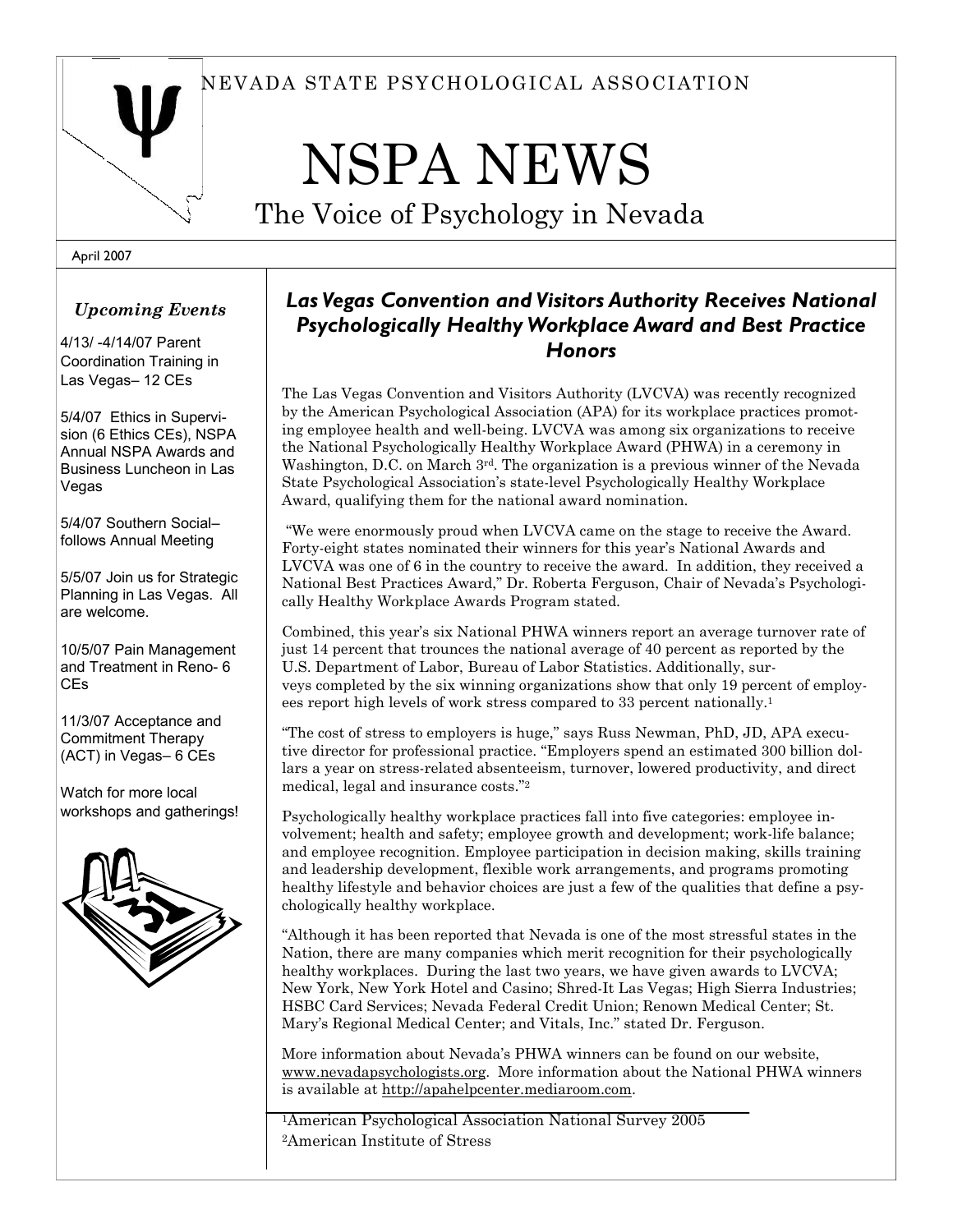## PRESIDENT'S COLUMN Judy Phoenix, Ph.D.

I will be completing my term as President of NSPA in May and handing the reins over to the very capable Michelle Carro. Thank you all for your support this year.

I started the year with several goals in mind: Build community, upgrade the website, and get us financially in better shape. I think I've made some small progress in all these, but find that my primary task this year was to see us through a major transition, and in the process to become the new executive director.

Before I go I'd like to express my gratitude to a long list of our wonderful volunteer board and committee members. My deepest thanks to our board members: Michelle Carro as Pres. Elect, Gary Lenkeit as Treasurer, Leanne Earnest as Treasurer, Laurie Drucker as Northern Regional President, Jo Velasquez as Southern Regional President, Abraham Amaya as Diversity Chair, and our student representatives Alisha Carpenter and Amy Lykins from UNLV and Kara Bunting from UNR. Of course I include in this Bryan Gresh our lobbyist, who remains an integral and important part of NSPAs suc-

cess. I'd also like to thank Karen Shelton as Newsletter Editor. All were invaluable in helping NSPA to grow and prosper in the last year. They all worked long hours and helped in many, many large and small ways.

I can't say enough good things about the Continuing Education Committee. Michelle Carro, Jo Velasquez, Nancy McNaul, Karen Shelton, and Laurie Drucker have all taken on major tasks. Many others participated in the CE meetings and helped us put together the 2007 calendar and begin to build the 2008 calendar. They include Abraham Amaya and DeVon Stokes who each hosted the 2006-07 Strategic Planning Conferences. And I don't want to forget the other northern board members, John Friel and Erin Oksol who have also lent a hand more than once. Thanks to all of you in a big way!

The other committee that worked exceptionally hard and had wonderful results this year was the Psychologically Healthy Workplace Committee. Chaired by Roberta Ferguson with the able assistance of her dedicated committee and helpers, this committee made awards for the second year to several Nevada companies as Psychologically Healthy

Workplaces and to several others for Best Practices in this area. They also submitted a winner to the National PHWA – Las Vegas Convention and Visitor's Authority, as you'll read elsewhere received one of 6 National PHWAs and a Best Practices Award. BIG applause to Roberta and her committee of dedicated volunteers for their long effort that has paid off wonderfully for us all this year.

Finally, I'd like to mention our Legislative Committee and their work in the last year. Michelle Carro was a participant in the Healthcare Summit of the Nevada Legislature's Interim Committee on Healthcare. She was able, through her persistence and fine representation of our profession, to have two recommendations of the committee included in the final plan that will have major impact on mental health in Nevada. The first was the inclusion of full mental health parity in insurance coverage. The second was the support of both pre- and post-doctoral training positions in the state. These are long term goals and we continue the work necessary to implement both these recommendations.

Thank you all for your continued support this year. I look forward to working with you in my new capacity, and to remaining a part of NSPAs future!

## NORTHERN REGION NEWS Laurie Drucker, Psy.D., Northern Region President

The 2006-2007 board for the NSPA Northern Region consists of Laurie Drucker as President, Erin Oksol as Vice-President, and John Friel as Secretary/Treasurer. We sponsored another successful Student Social in September, welcoming students from UNR and Fielding as well as newly licensed psychologists to our community. On March 28th we sponsored a legislative reception with NSPA's lobbyist Bryan Gresh, and Assemblywoman Sheila Leslie, to discuss issues relevant to the practice of psychology in Nevada. The northern board has also been working with students at UNR to continue the presentations by community members about the practice of psychology. The meetings began in March with a presentation by Dr. John Altrocchi and will continue until the end of the academic year with presentations by Dr. Karen Shelton and Dr. Erin Oksol. Individuals interested in presenting on clinical issues may contact any board member to volunteer their time when the program resumes in the fall. Additionally, the northern board has addressed the need for "mentorship" of students and newly licensed psychologists. We are working with the state board to link interested students and newly licensed psychologists with practicing psychologists in the community. Again, we encourage anyone who is interested in participating in this program to contact any board member.

Nominations are in for next year's officers. Erin Oksol will continue on the northern board as President, John Friel will continue as Treasurer, and we are pleased to welcome new members Melanie Crawford as Vice-President and Mandra Rassmussen-Hall as Secretary. Please contact Laurie Drucker at 323-2255 or lvdrucker@charter.net with questions, suggestions, or an interest in becoming more involved in northern regional activities.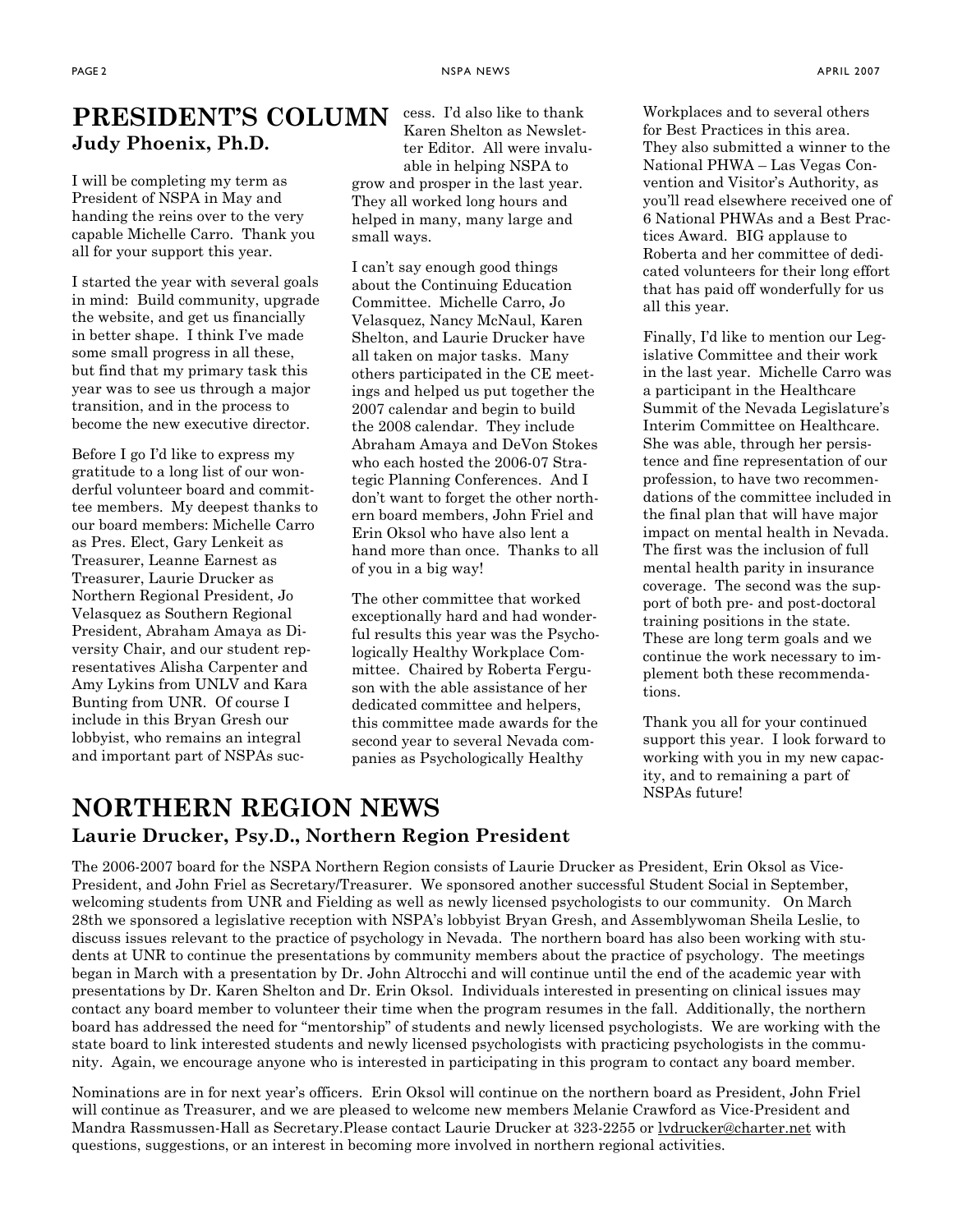## NSPA LEGISLATIVE AFFAIRS

Thank you for your interest in NSPA, the legislative process, and learning more about this system. To help you find out more if you are interested we are providing the following links. If you do not have access to the internet, please contact our legislative committee for updates on the legislature or a paper copy of the information below.

Website for the legislature: http://www.leg.state.nv.us/

As the session progresses, you may find information about bills introduced, committee assignments, and committee meetings at this link also.

Information about the Senate including a link to find your district and your Senator may be found here: http://www.leg.state.nv.us/74th/Legislators/Senators/slist.cfm

Information about the Assembly including a link to find your district and your assemblyman may be found here: http://www.leg.state.nv.us/74th/Legislators/Assembly/alist.cfm

NSPA Lobbyist, Bryan Gresh

NSPA Legislative Committee: Michelle Carro, Judy Phoenix, Gary Lenkeit, Karen Shelton

## Carson City Focus By Bryan Gresh, NSPA Lobbyist

As the 74th Regular Session of the Nevada State Legislature commences in Carson City, NSPA enters the session having supported 15 lawmakers who won on Election Day this past November. To each and every member who donated to our political action committee, PSYCH PAC, congratulations—and thank you!

We have a new governor, and, for the first time in the state's history, a female Speaker of the Assembly. We have 10 new members of the Assembly and one new Senator. We have a nearly veto-proof Democrat dominance in the lower house and a razor-thin, one vote Republican majority in the Senate. Add to the mix nearly 1,100 bill draft requests (BDRs) at press time and we are ready to go!

NSPA already has its eye on more than a dozen BDRs, including one

to license professional counselors. Nevada is one of two states without some form of professional counseling in statute and our continuing shortage of mental health providers has brought the issue to the forefront. Though the bill is being introduced by committee, its primary sponsor is Senator Joe Heck (R-Henderson). The senator has been a supporter of psychology since his election and has been sensitive to our position on this proposed legislation. As the bill makes its way through committee, NSPA will remain involved in ensuring our concerns over education standards and scope of practice are addressed. Other issues, too, will be on the table. Northern Nevada Senator Bernice Mathews (D-Reno) is taking a run again at Any Willing Provider language. The legislature will also look at the competency of defendants to stand trial.



session, our Nevada

Each

State Legislature website becomes better and better. The folks at the Legislative Counsel Bureau are first rate, and work hard to ensure anyone with internet access can be plugged in to what's going on. Not only are all bills posted online, but you can even watch and listen to committee testimony and floor sessions. Here's the website address, it's all you need to know: www.leg.state.nv.us.

Michelle Carro, Judy Phoenix, Gary Lenkeit and Karen Shelton have committed their time and expertise to our Legislative Committee. With their help (and our thanks) and our members' continued involvement, NSPA is ready for the 120 days that comprise the 2007 legislative session.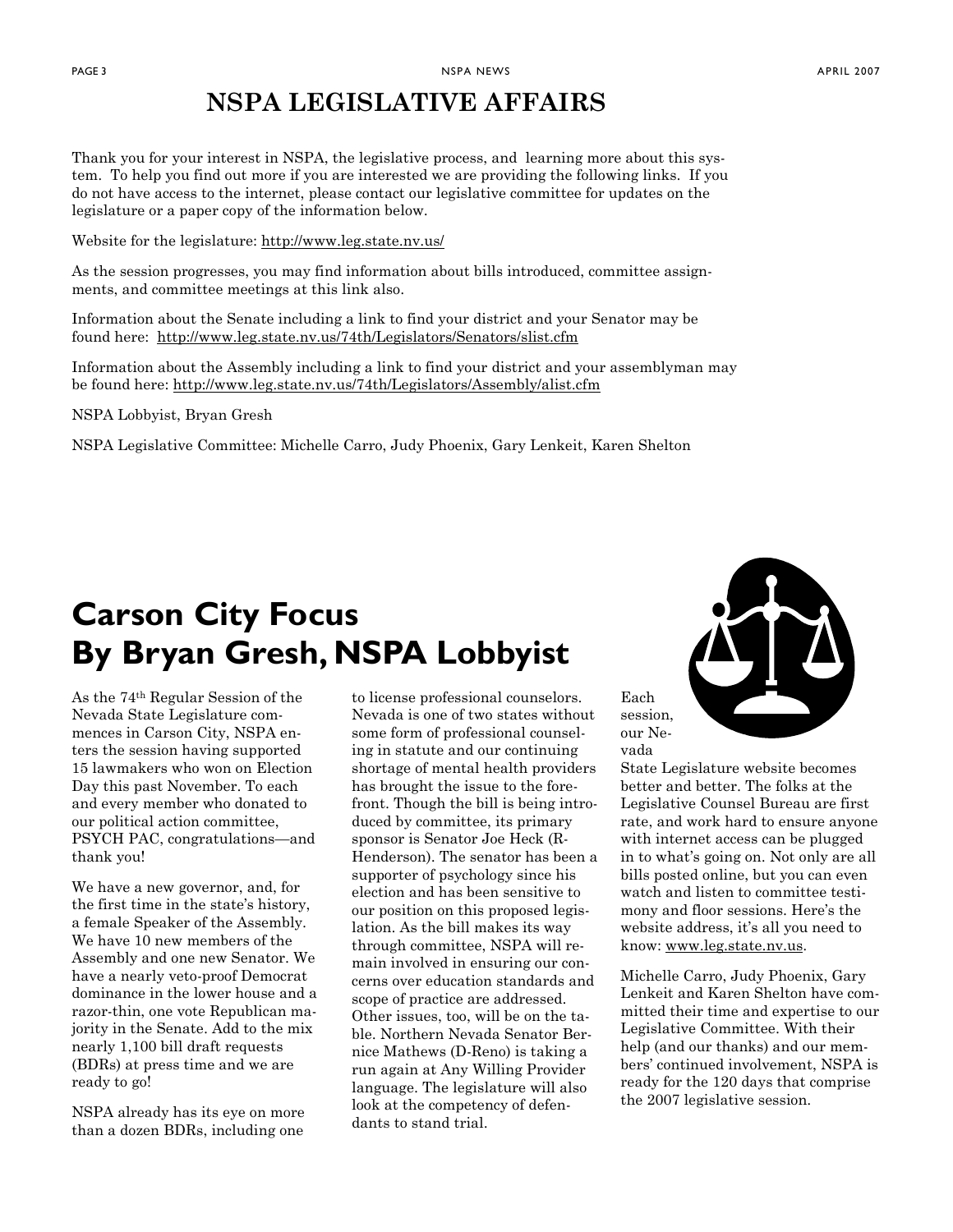## Have you Applied for Your National Provider Identifier?

The National Provider Identifier (NPI) is a new number used for all electronic insurance billing. The application deadline is May 23, 2007 for Medicare and most other insurers. To "simplify" billing, HIPAA requires that all health care providers who bill third parties for health care get a new identification number. This is called your NPI (National Provider Identifier). It should replace the other provider numbers required by insurers, Medicare and Medicaid.

Here's what CMS says about the NPI:

"If you are a health care provider who bills for services, you probably need an NPI. If you bill Medicare for services, you definitely need an NPI! Getting an NPI is easy. Getting an NPI is free. The first step is to get your NPI. Once you obtain your NPI, it is estimated that it will take 120 days to do the remaining work to use it. This includes working on your internal billing systems, coordinating with billing services, vendors, and clearinghouses, testing with payers. As outlined in the Federal Regulation, (The Health Insurance Portability and Accountability Act of 1996 (HIPAA)) you must also share their NPI with other providers, health plans, clearinghouses, and any entity that may need it for billing purposes. If you delay applying for your NPI, you risk your cash flow and that of your health care partners as well."

You and your corporation both need an NPI, except if a sole proprietorship. There has been confusion about what entities need NPIs. Each provider needs an NPI and each corporation also needs one. However, if you start-up a new corporation —you will need a new NPI for it. The only exception is if you have an organization that is a sole proprietorship —it is not considered a separate organization and does not require a separate NPI.

You should never have to change your NPI. As with your social security number, it will not expire and goes with you when you relocate, change employers or even change health professions. However, you will still need your tax payer ID number for tax purposes.

The application deadline is May 23, 2007 for Medicare and most other insurers. Apply online at https://nppes.cms.hhs.gov/NPPES/StaticForward.do?fo rward=static.npistart or call 1-800-485-3203 to request a hard copy of the application.

Taxonomy codes identify applicants by profession. The psychology specialties are limited, so you may want to stick to the basic "psychologist" code. APA has tried to work on the list to bring it more in line with common practice specialties; however, change is slow in this system. In the meantime, there are some subspecialties you may want to use if they aptly describe you, e.g. neuropsychologists. Unfortunately, no one knows how these taxonomy codes will be used. The enumerators claim it is a way to distinguish providers with the same name but different professions, but this seems like an ineffective method.

View taxonomy codes at http://www.wpc-

edi.com/codes/taxonomy under "Behavioral Health & Social Service Providers "after clicking on Individual or Group. Psychologist as a general category is (103T00000X). There are 17 specialty codes. There is also a taxonomy code for Neuropsychology. Look over the Monitor article noted below before choosing a specialty area.

Keep a copy of your confirmation letter after you receive your NPI, as some insurers are requesting it.

There are new HCFA 1500 forms called CMS1500. They include new spaces for your NPI. The new HCFA forms (CMS 1500) cannot be copied, so you will have to use a billing program that includes the new form and your provider ID, or write in your NPI on each one.

There is an article in the APA's Monitor on Psychology, March 2007 you may consult. Find online at http://www.apa.org/monitor/mar07/national.html

Thank you to Bobbie Celeste, Ph.D., Director of Professional Affairs, Ohio Psychological Association for use of her material on this subject.

## SOUTHERN REGION SOCIAL

NSPA-Southern Region Board will host a Networking Social following the Ethics Conference on Friday, May 4, 2007. The Social is open to Nevada psychologists and all professionals attending the May 4th Ethics Conference. The social will be held at McCormick and Schmick's on Hughes Center off Tropicana. There will be complimentary drinks, finger foods and awesome door prizes. Come enjoy an evening of networking and friendship. More details to follow.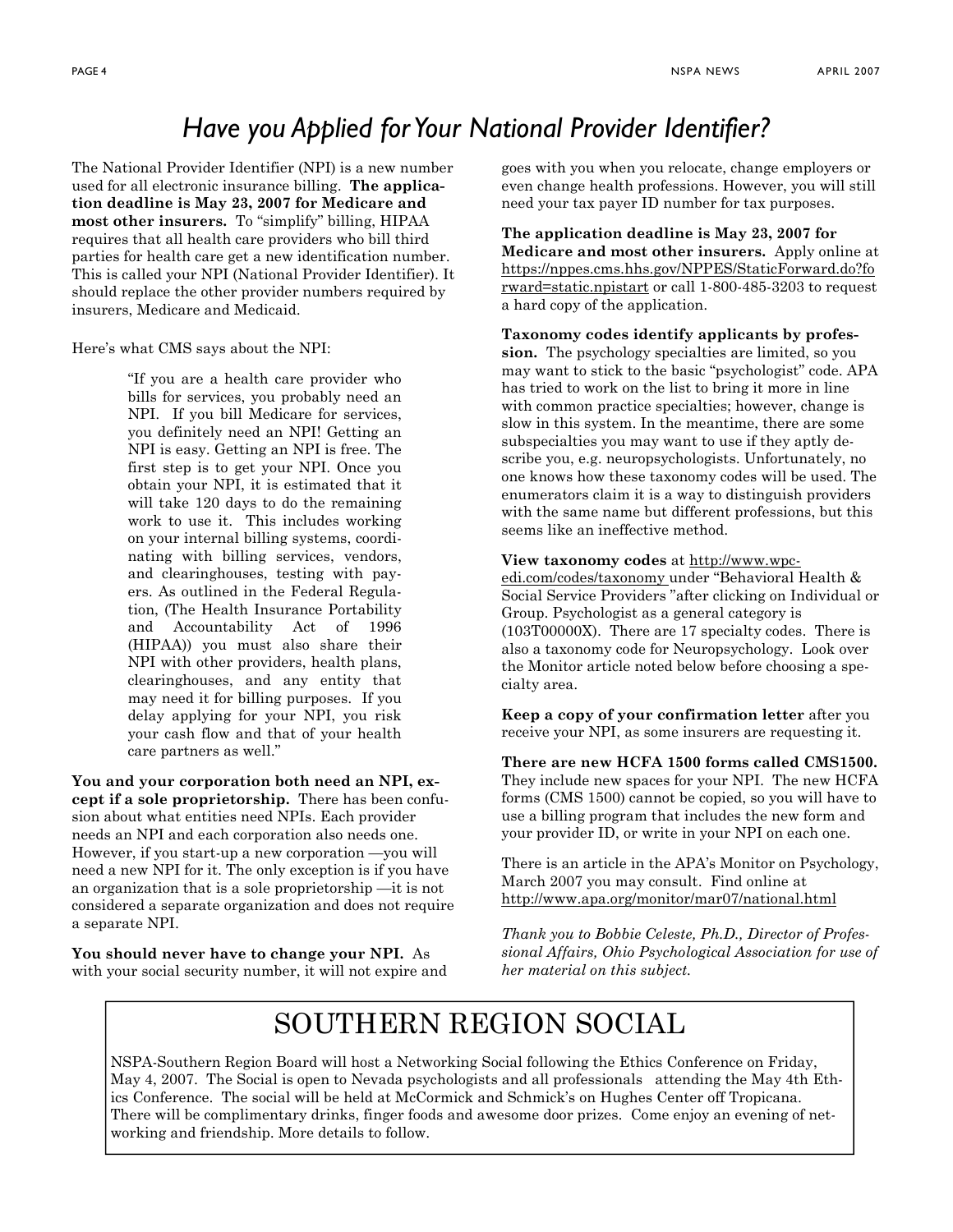# u practic without a

When you are insured through the Trust\* you can count on us when you need us most! Practicing psychology in today's litigious society can be a delicate balancing act. If you are ever faced with a risk management issue...whether you simply have a question or you're in the middle of a crisis, a simple confidential telephone call to the Advocate 800 **Risk Management Consultation Service** can help you avoid trouble even before it begins.

Our Advocate, an experienced attorney and licensed psychologist, has already advised more than 20,000 of your colleagues. The call is free and so is the advice...in fact, it's priceless! You are never alone when you are insured through the Trust.

The Trust Professional Liability Insurance Program is so much more than just an insurance policy; it offers a risk man\* agement program designed with you in mind to provide the peace of mind you always wanted.



<sup>+</sup> Underwritten by ACE American Insurance Company, one of the ACE USA companie<br>U.S.-based retail operating division of the ACE Croup of Companies rated A+, by A.M. Best. Administered

 $\sum_{i=1}^N\frac{1}{i}$ 

**JST** 

www.apail.o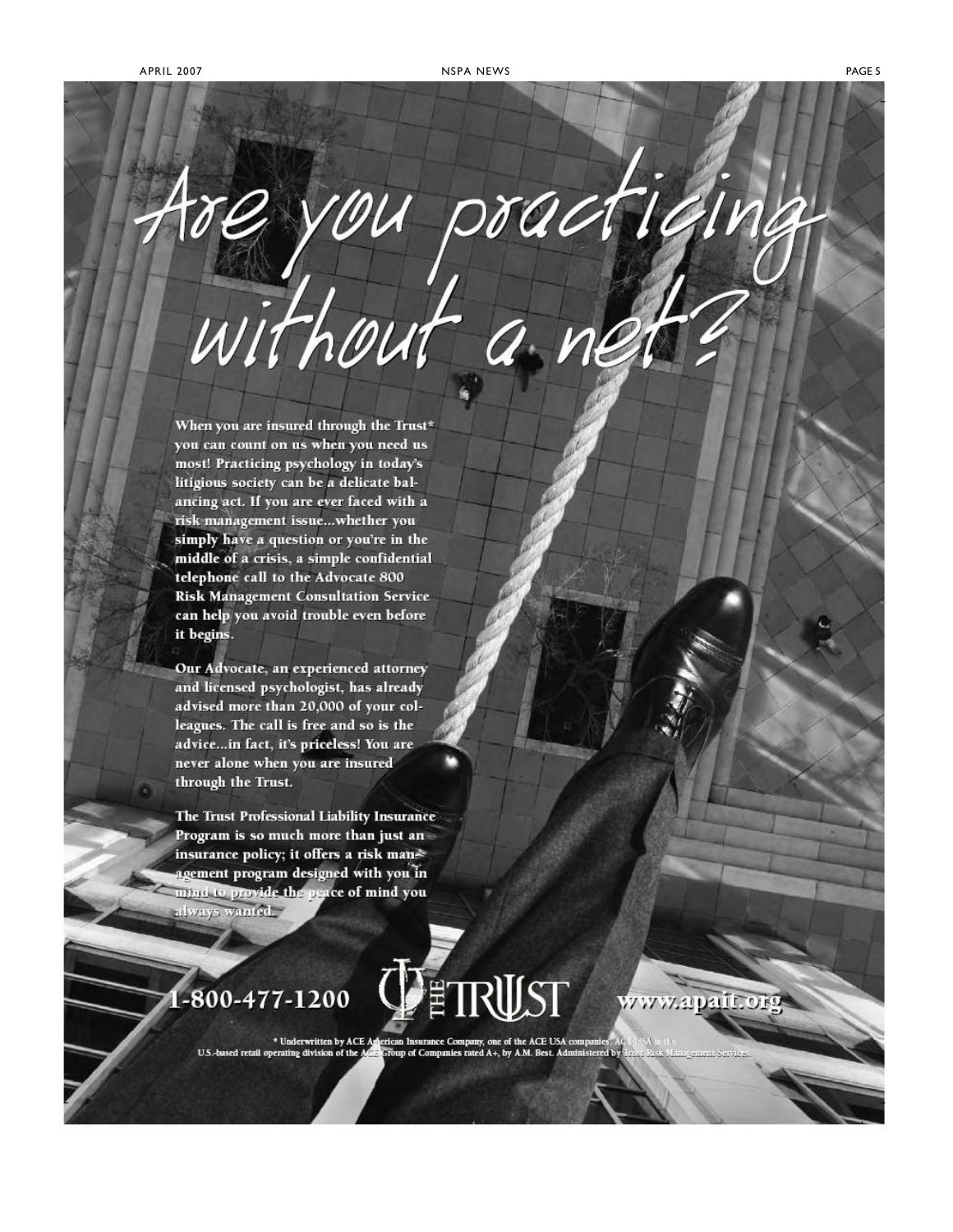## NSPA Goes to Washington, D.C. Judy Phoenix, Ph.D., NSPA President and Executive Director

Do you feel like change is happening in our profession? I know I do, and I was anxious to understand more about the directions that APA is developing and encouraging. Nevada had six delegates this year to SLC. Judy Phoenix attended as President and as Executive Director, Gary Lenkeit as Federal Advocacy Coordinator, Greg Giron as the Public Education Coordinator, Roberta Ferguson as BOPN chair and member of the National BOPN committee, Abraham Amaya as diversity chair. Michelle Carro, as president-elect could not attend which meant we had room for another delegate. We asked Leanne Earnest to attend, and she was able to take part in the Early Career Psychologist meetings since she has been licensed fewer than seven years. Please ask for additional information on anything from SLC from any of us.

Here's an official view of what happens at SLC based on APA materials:

"The Annual APA State Leadership Conference is an important and unique opportunity to:

• Learn the details of the APA Legislative Agenda

Learn how to be advocates with Congress and the U S Senate, and carry important messages to the members of the Nevada Congressional Delegation

• Learn about trends and issues impacting across state lines that we need to be aware of in serving our membership

• Meet key APA Staff

• Advance the recognition of Nevada as a leading State Association

Meet and network with leaders from other states, provinces and territories

• Learn about best practices for association governance, leadership and management

• Network with other Nevada leaders and build relationships that will make for a stronger governance team"

What also happens is an amazing opportunity to talk with others about being a psychologist, our profession and where it's going, all the initiatives and networks, and state organizations. This year, in addition to hearing from APA leadership and talking with each other, we also heard from such diverse speakers as Newt Gingrich, currently the "founder of Center for Health Transformation," Geoffrey Colvin, Senior Editor at Fortune Magazine, Mark Shields, Washington Post Columnist and political analyst on PBS. There were also CEs on universal healthcare, parent coordination, no child left behind, National Provider Identification, critical issues for new practitioners, evidence-based practice, hospital practice, underserved populations, prescriptive authority, plus all the APA initiatives and networks, and of course advocacy, advocacy, advocacy.

I found the other EDs to be a great group: open, warm, and willing to share. I was among a class of 11 freshmen. It was very heartening to find such an enthusiastic, opti-

mistic, and supportive group with so many resources. The presidents and presidents-elect were a much quieter group. They were interesting and engaged, and clearly worried about our profession and where it is going.

I also developed a new appreciation of APA staff and the resources they are working to make available to us. They are out in front of us pulling to help powerful and productive change to happen that will hopefully keep psychology a vital profession into the future, without losing our basic values.

My special thanks and kudos to Abraham Amaya who represented NSPA by taking the floor microphone at the last plenary session of 800 or more people and thanked APA for its continuing support of diversity and diversity delegates in the field of psychology and at SLC. He spoke eloquently and sincerely, and received a standing ovation from the room. Way to go Abraham!

Altogether it was educational, exhilarating, terrifying, energizing, fun, exhausting, and wonderful. I hope all of you would consider going as one of our representatives at some point in the future.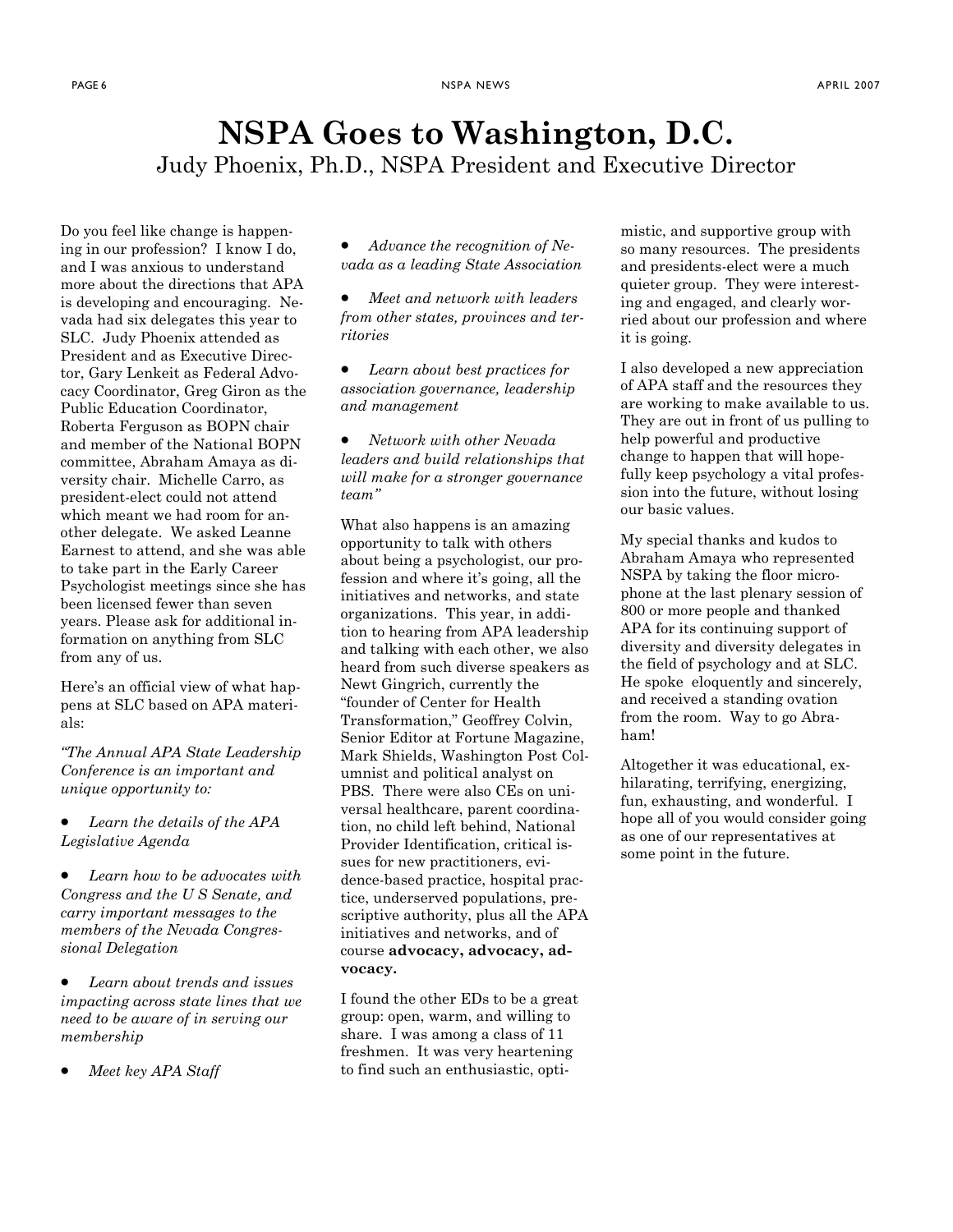#### Early Career Psychologist Initiative, Leanne Earnest, Ph.D.: At

the American Psychological Association, State Leadership Conference every state, province and territory was represented by sometimes a handful and up to a dozen leaders. It is a conference where those involved in special initiatives and networks that APA has fostered to assist psychology, psychologists, and state, territory, and provincial associations (SPTAs) meet to see how we're doing as well as to plan for the future. One aspect of the future of psychology that APA and SPTAs have begun to offer support for is the Early Career Psychologist (ECP). Having finally received my doctorate in 2002, I still fell in the post seven-year period that is considered early career and so attended that track. It was for the most part a young group, but I was warmly welcomed and congratulated on starting a third career. Many different voices from around the country discussed the challenges following graduation. The consensus seemed to be that psychology has raised the bar too high for early career practitioners. For example, the research shows that it takes 1/3 time longer to make 2/3 less than physicians. In order to assist ECPs, APA and many SPTAs now offer a graduated dues structure based on years postlicensure. I signed up for the listserv and as I learn more, I will be happy to share with my colleagues so that we can support our newest colleagues and traverse these challenging times together.

#### BOPN/Psychologically Healthy Workplace, Roberta Ferguson, Ph.D.:

AND THE WINNER IS… Our Very Own Las Vegas Convention and Visitors Authority! That truly was the highlight of the State Leadership Conference for me this year. Seeing NSPA's nominee for the National Psychologically Healthy Workplace Award receive not only one of the six National Awards that

## Nevada's State Leadership Conference Delegates

were given, but also a Best Practices Award was incredible! Called "The Academy Awards of Business" by one of last year's awards ceremony speakers, it was an extraordinary event attended by the more than 1700 delegates at the conference. Geoffrey Colvin, Senior Editor at Large, Fortune Magazine, was the Keynote speaker at the event. Our Nevada delegation was seated at the front of the ballroom along with representatives from both the Las Vegas and Washington D.C. offices of the LVCVA. They were ecstatic when they were announced as winners, receiving two major awards. In the six years I've been going to SLC as NSPA'S Business of Practice representative, this for me was by far the most exciting!

At the annual SLC, all of the BOPN representatives from the now 48 states that participate in the PHWA program spend an entire day meeting to share ideas and refine their state programs. Delegates also attend the opening sessions and other events at the SLC, and spend time with their state association delegates at various general meetings and functions. Along with serving as chair of the NSPA BOPN Committee, I was also selected to serve on the APA National Steering Committee this year, so my first live meeting with that group was also a plus at the conference. Contact me about the PHWA initiative at drro@sbcglobal.net

#### Diversity Initiative, Abraham Amaya, Psy.D.:

I was very proud to be one of 33 diversity delegates at SLC this year. Among the many interesting activities and meetings were two of particular importance to diversity. The first was research that examines the path for organizations such as mental health agencies, hospitals, colleges and universities to become truly multicultural organizations which value diversity as opposed to just tolerating it. It was suggested

by the researchers that a crucial first step might be an internal audit including administering a Diversity Assessment Questionnaire to members/employees. There was also a discussion of new research on acculturation. Printed material will be sent and I will share with NSPA. Diversity delegates will stay in touch throughout the year by using email.

The meeting ended in a high tone and with a positive attitude. We all left feeling a sense of accomplishment and full of new ideas. I must say I am already missing all of the delegates. I find this Conference a fascinating encounter among brave and courageous people with one common interest: Value of diversity in the Unites States. Contact me for more information or to become involved in Nevada's Diversity Initiative at axamaya@dcfs.state.nv.us

Public Education Network, Greg Giron, Psy.D.: In 2006 the Mind/ Body Health campaign focused primarily on stress and the consequences of not managing stress in healthy ways. The Campaign messages emphasized the role of lifestyle and behavior in managing stress, the potential health complications related to stress, and how psychologists are best trained to help people address unhealthy behaviors and better manage stress.

The 2007 campaign continues this message and will promote psychologists as health practitioners best trained to support adoption of lifestyle and behavioral changes that improve overall mind/ body health. The APA Help Center is now available in Spanish and provides valuable information and material directly to the Spanish speaking public. I hope to provide a series of training seminars to demonstrate the usefulness and use of the mind/ body health campaign materials to help people in Nevada care for their mind/ body health and increase behaviors used to manage stress. (continued on p. 8)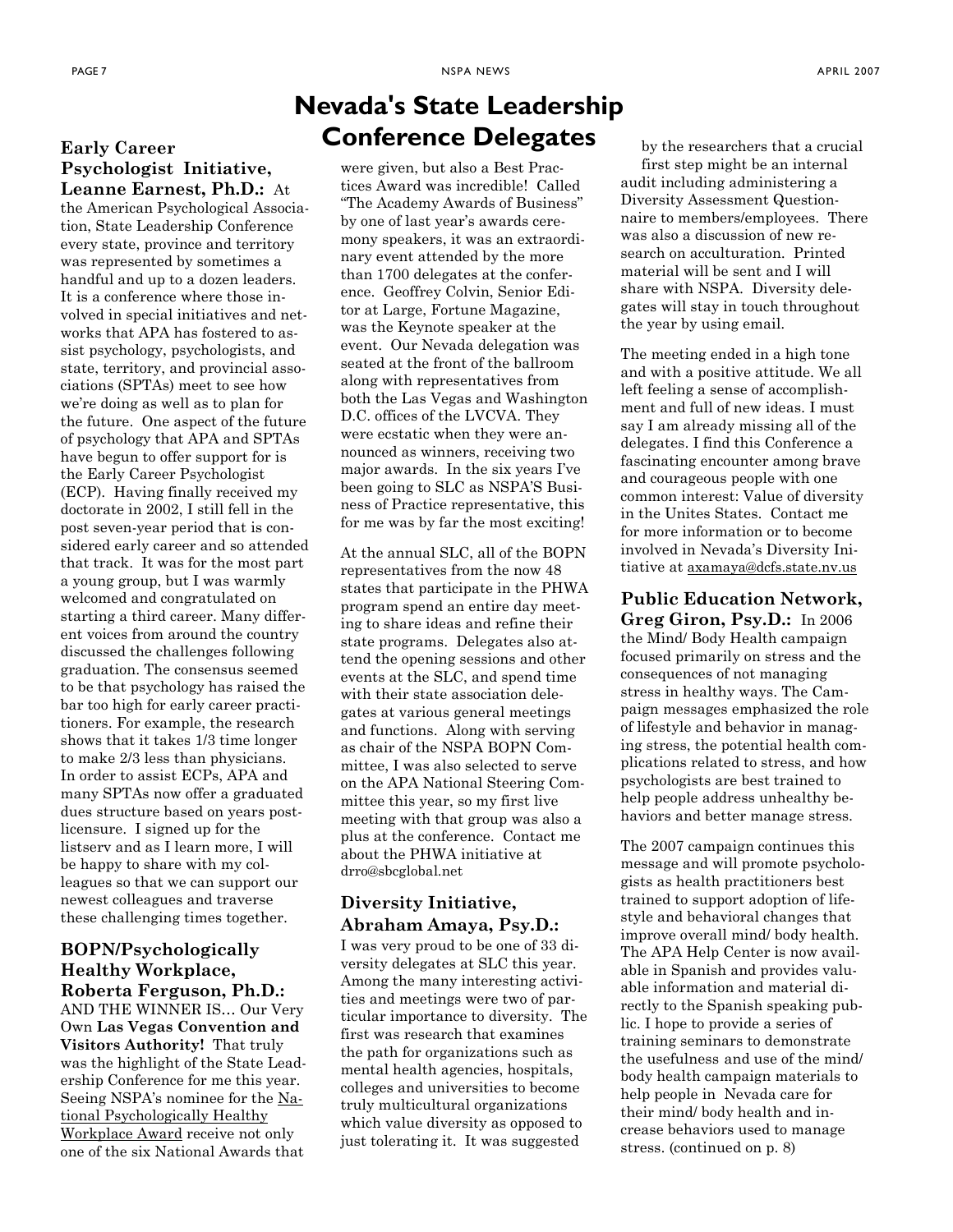## MORE FROM NEVADA'S SLC DELEGATES

(continued from p. 7) I am working with Leanne Earnest in the south to increase our opportunities to bring this campaign to members in the Las Vegas area. We hope to develop a mentorship model for all of Nevada. I am participating in monthly conference calls with PEC's around the country to share resources, share successes and share ideas as we strategize over the next year. We have a series of monthly opportunities to carry this message forward and will use the news, local, regional and national, to promote Mind/ Body Health and psychologists. Contact me at gregory.giron@ctrh.org for more information on the Mind/Body Health Campaign.

## Federal Advocacy Coordinator, Gary Lenkeit,

**Ph.D.:** Four of us who attended SLC on behalf of NSPA spent a day on Capitol Hill talking with Nevada's Senators and Representa-

tives or their health legislative aides. We had spent the previous days learning about these issues from representatives of APA and Federal Advocacy Coordinators from other states. At the end of our day of meetings, we can say that most of our congressmen and women were supportive of these concerns, and hopefully will support our needs during the legislative process.

This year we may finally see a mental health parity bill signed into law. The Senate bill, introduced by Senators Domenici, Kennedy, and Enzi has passed out of committee and will likely come up for a vote within the next several months. This bill has broad support from the business community, hospital association and the insurance industry in addition to mental health groups. The House bill, sponsored by Representatives Kennedy and Ramsted, will be introduced within the next

several weeks. This bill has approximately 200 co-sponsors, including Shelley Berkley, Nevada's member of Congress from the first district.

Last year's attempt to reduce Medicare reimbursement to psychologists by 5% was defeated. However, due to the 5-year review of Medicare service's reimbursement, a 9% reduction in reimbursement has been implemented effective January 1, 2007. When we visited Nevada's Congressional delegation on March 6, we found broad support for eliminating this reduction. As these bills work their way through Congress, we will contact you to ask you to contact your Congressional representatives for support. Your participation in this process is essential. For those of you who want further information on these issues, go to www.apapractice.org or contact me at garylenkeit@cox.net.

## Mind/Body Health: for a Healthy Mind and Body, Talk to a Psychologist

Gregory Giron Psy.D. , PEC Nevada

Mind/Body Health: for a Healthy Mind and Body, Talk to a Psychologist is the latest component of APA's Public Education Campaign (PEC). The Mind/Body Health Campaign educates the consumer, the employer, and primary care settings about the importance of looking at the psychological along with the physical; advocates for a consumer who knows what questions to ask about whether symptoms may have a psychological basis; and positions psychologists as uniquely trained to help at the intersection of the mind and the body. Mind/Body Health is the effective balance of physical and psychological health so that each works to support the other. Studies and media reports have shown that more people than ever realize the impact of mental health on physical well-being, and Mind/Body Health has been designed to place psychologists at the forefront of this public

#### awareness.

The popular media have given extensive coverage to mind-body issues, recognizing the importance of the impact of behavior and lifestyle on health and illness; there are high levels of reported discontent with the existing health care system; the stigma attached to seeking mental health treatment has declined; and our polls continue to show public understanding of the link between the mind and the body.

You can become involved as a Public Education provider. I will help you so you can help make psychology a household word by getting trained in how to use APA's Public Education Campaign materials and to conduct an outreach event. PEC materials are now posted and can be found at: http://www.apapractice.org. I will help you learn to use them.

The Mind/Body Health Campaign achieves several goals. It provides a framework that encompasses traditional mental health messages, as well as messages from other iterations of the PEC, including resilience and psychologically healthy workplaces. It educates about the breadth of psychology, from illness to health promotion, prevention, and wellness; from traditional mental health care to physical health care; from treatment of the traditional depression and anxiety to providing strategies on handling everyday stressors. And it provides more directive language that describes how psychologists in particular are THE mental health professionals best trained to bring together the research and practice to help people achieve mind/body health. I look forward to helping you become a part of this terrific public education campaign.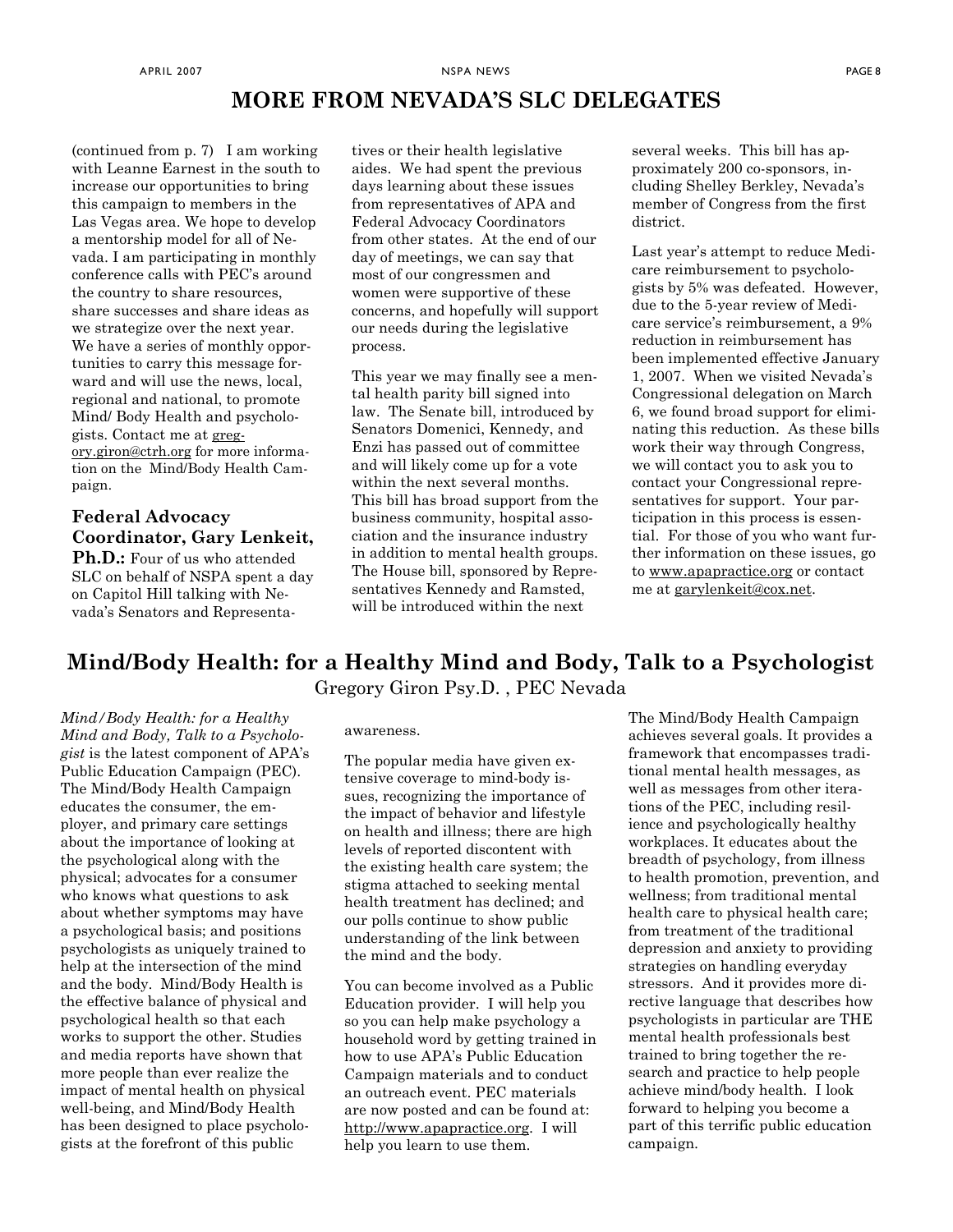## NSPA WOULD LIKE TO THANK THE FOLLOWING GENEROUS DONORS FOR THEIR CONTRIBUTIONS 2006-2007\*:

#### NSPA PAC

Shannon Ampara Carol Aalbers David Antonuccio Jack Araza Julie Beasley Mary Boyce Bill Danton Chris De Graff G. Brent Dennis Ron Drabman K. Anthony Edwards Staci Edwards Sue Ei Leanne Earnest Maggie Freese John Friel Pete Galantowicz Marvin Glovinsky David Gosse Beckie Grgich Chris Heavey Stephanie Holland Jon Jensen Lynn Kinsell Thomas Kinsora Steve Larsen Stephen Mayville Diane Mercier Joel Mishalow Gary Lenkeit Catherince Neighbors Elizabeth Neighbors Judith Nelson Earl Nielsen Jerry Nims Ree Noh Roberta Osgood Jacqueline Panish Judy Phoenix Jacqueline Pistorello

Traci Pitts Thomas Plesac Karen Shelton Diane Spooner Susan Smith DeVon Stokes Mimi Veith Robert Whittemore Yvonne Wood

#### Lobbyist Fund:

Dave Antonuccio Jack Araza Richard Baldo Roberta Ferguson David Gosse Jon Jensen Lynn Larson Gary Lenkeit Ingrid Moore Louis Mortillaro Judy Phoenix Jacqueline Pistorello Traci Pitts Julius Rogina Joan Silverstein Susan Smith DeVon Stokes

#### Century Fund:

Jack Araza Matthew Blusewicz Nicholas Cummins David Fahey Barbara Kohlenberg Jacqueline Panish Judy Phoenix Jacqueline Pistorello Karen Shelton Susan Smith Susan Vincent

#### Newsletter Fund

Jack Araza Richard Baldo John Friel Erin Oksol Jacqueline Panish Jacqueline Pistorello Joan Silverstein

#### Student Fund (in memory of

Hillary Case) Dave Antonuccio and Yvonne Wood John Friel Martha Mahaffey

\* Our apologies for anyone inadvertently left off the list.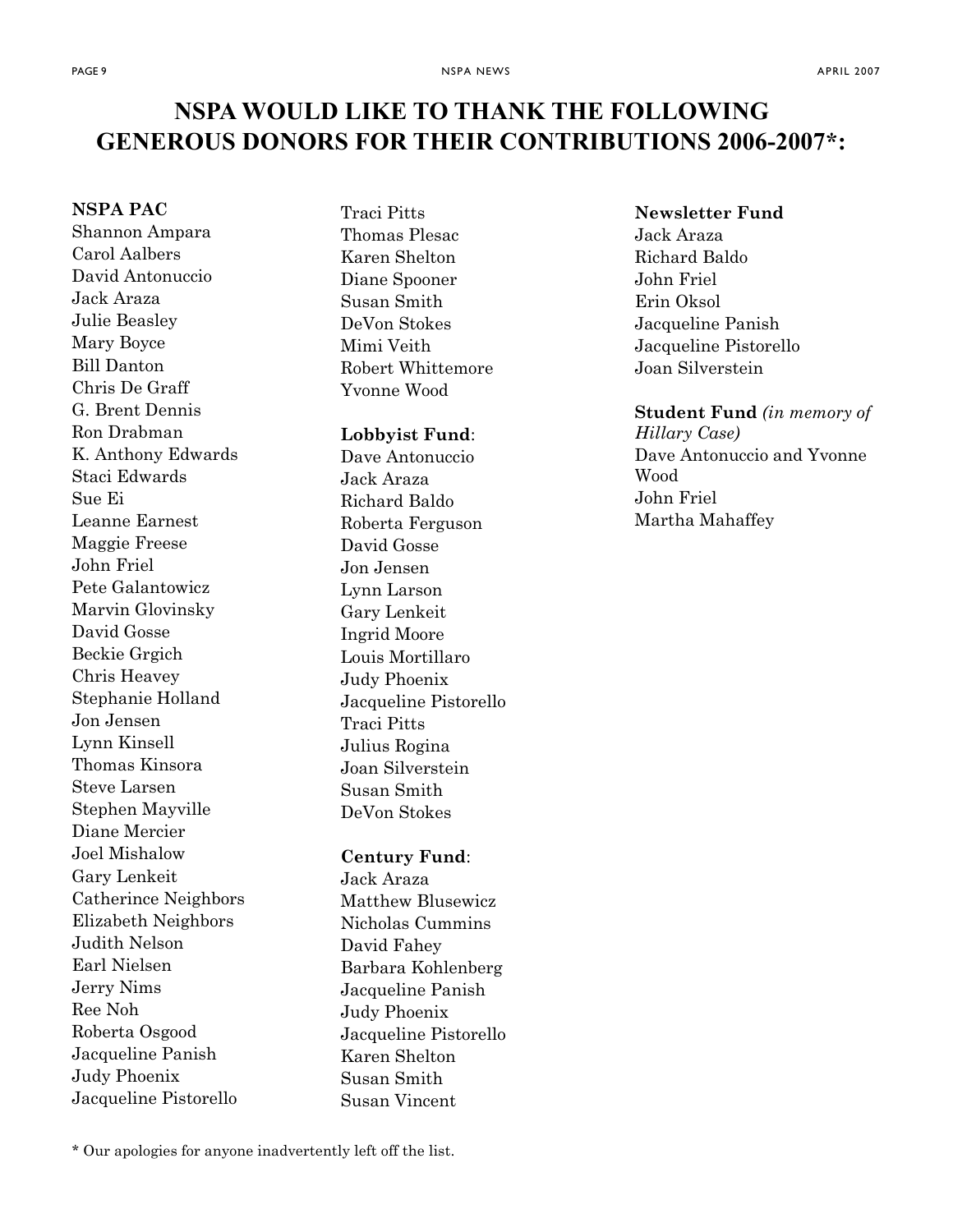## Executive Director Column Judy Phoenix, Ph.D.

I am pleased to have been chosen to be your new executive director. My assistant, Frances Spikes, and I have been working with you since September as volunteers and are happy to take this job as a permanent position. Thank you all for your tremendous support during this transition. I see this position as one of providing a central office that is a holder of information, an assistant to your plans and projects, a point of contact for psychologists and the public inquiring about psychologists, and as a support for the vision of what psychology is and can become. I hope to represent all of you fairly and accurately. In addition, the ED is a pivotal person in fund-raising for the organization. I plan to focus on helping the organization become fiscally strong and stable.

I would like to thank the Board of Directors for all their help. Gary Lenkeit took care of money issues for four months. Michelle Carro, as always, was a huge help in all areas. I'd also like to thank Marilyn Etcoff for all her support during this transition. Marilyn was very well organized and it's been so very helpful to be able to use her systems to manage and monitor all the things that need it, as well as to speak with her regularly about the details. And last but not least, thank all of you for your patience in working out membership rolls.

This is a much more complicated job than I understood when I started, even though I've seen it up close as a board member for years. It helps that I know the organization and have familiarity with some of the processes, but it's still a little like juggling 10-12 full glasses of water while remembering to breath. And while spilling isn't a disaster in the large scope of things, it surely might be in the health and life of the organization, at least short-term. I think I'm almost in a place where the central office is fully functioning – although there are still some pieces that need to be picked up!

In the next year I'll be working on the following projects in addition to the daily business of the central office and managing the continuing education programs:

Continue to improve the usefulness and accessibility of the website. I've already made quite a few changes and more are to come! We want to improve the information that is available for members, for example.

Plan the 2008 CE calendar, and begin the 2009 calendar. If you have requests or wish to present, please contact Michelle Carro or me. We are interested in having some smaller workshops of 3-4 hours and would be happy to hear from any of you about your willingness to present. It is a great way to showcase your research or market your practice. We encourage all of you to consider becoming CE presenters. At this time we know that Dr. Kearney has kindly consented to repeat his workshop on School Refusal in Las Vegas, and we hope to bring in APAIT's Jeffrey Youngren for Ethics in Reno.

I feel a very strong commitment to NSPA. The NV. Board of Psych. Ex. is for consumers. It is our board and speaks for us legally – but its primary focus must be on the safety and well-being of consumers. NSPA is for psychologists. It is our professional voice in Nevada, our link to APA as the national voice for psychologists. It is our voice in the legislature. It is the place we can look to for services we need and want, for support. If we think big, it is also the voice of the future of psychology. And with all that in mind, I believe NSPA is therefore the voice of support for mental health and for those with mental illness. That is why I want to be the ED. I believe our profession can use the kind of informed support that a psychologist ED can offer in helping us take the long view as an organization for our profession.

Questions or comments about the NSPA Newsletter? Please contact Karen Shelton, Ph.D. at karenshelton@charter.net or (775) 826-1002 x13

The views and opinions expressed in each article of the NSPA news are those of the author and not necessarily shared by NSPA.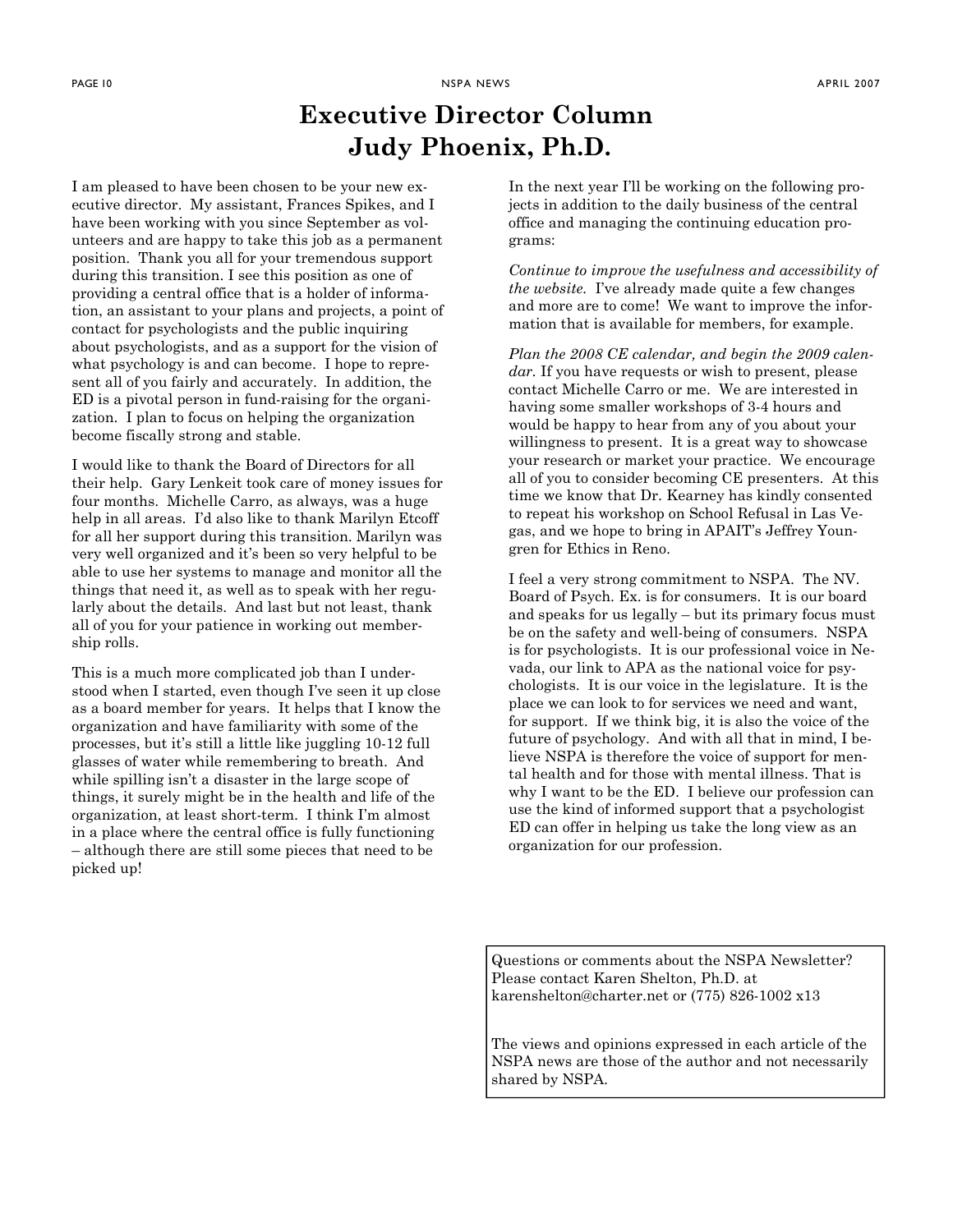## NSPA CLASSIFIED ADS

#### GREEN VALLEY PSYCHIATRIC ASSOCIATES

\_\_\_\_\_\_\_\_\_\_\_\_\_\_\_\_\_\_\_\_\_\_\_\_\_\_\_\_\_\_\_\_\_\_

Dodge Slagle, D.O. Lawrence Kapel, Ph.D. Rico Fontillas, M.D William Slagle, Ph.D. Nancy Clark, M.F.T.

> Announcing their new location: 1090 Wigwam Parkway Henderson, NV 89074 702-454-0201

The new building is conveniently located in Green Valley at 215 and Gibson. We provide a full range of out-patient mental health service for children and adults. Office space for additional providers is currently available, if interested please contact Dr. Kapel.

### VEGAS OFFICE SPACE AVAILABLE FOR PART-TIME/FULL-TIME CLINICIAN

Ideal location south of Family Court Pecos/Charleston Blvd. 1800 Square feet/Reception Area/ 3 Offices/2 Bathrooms/Storage

GREAT OPPORTUNITY FOR THOSE INTERESTED IN STARTING OR EX-PANDING THEIR PRIVATE PRACTICE!

For more details please contact: Sandra Allen, ACSW, LCSW or Jody Williams, LCSW 702.256.8161

## Laura N. Drucker, Psy.D.

Licensed Clinical Psychologist Child, Adolescent, Adult Psychotherapy

> 345 Cheney Street Reno, NV 89502 (775) 323-2255

DANIEL F. GUNNARSON, Ph.D. Eating Disorder Recovery Services 615 Sierra Rose Dr., Suite 4

P.O. Box 2866 Reno, NV 89505

775-287-2706

## Thank you to our Sponsors

West Hills Hospital Renown Behavioral Health Spring Mountain Treatment Center



Lifetime Member Status to any psychologist age 65 years or older who has been an NSPA member for 10

## NSPA LIFETIME MEMBER STATUS

consecutive years or more. Lifetime Member status will begin for the 2006-2007 membership year. Self-referrals are encouraged. Please call the office with any questions at (702) 454-0050